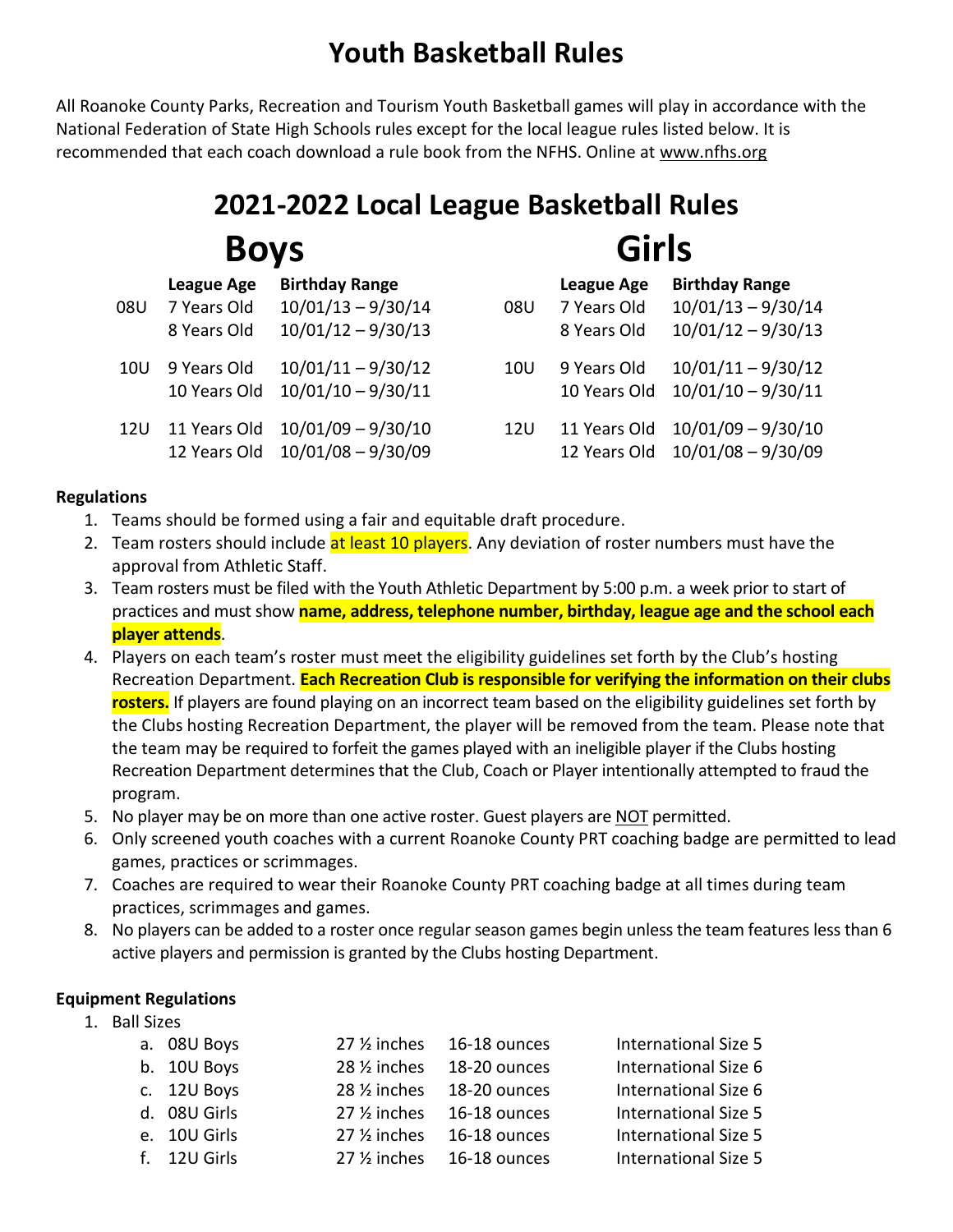- 2. Team members are to wear uniforms to gym as teams will not have access to locker rooms.
- 3. Players MUST wear the matching uniforms or at least matching t-shirts with a number on the back.

**Concussion Management Regulations -** It is the policy of Roanoke County Parks, Recreation and Tourism to follow the National Federation of State High School Association's guidelines for the management of concussions.

- 1. No athlete should return to play or practice on the same day of a suspected concussion.
- 2. The athlete's guardian should be immediately notified of the suspected concussion by a coach so that the athlete can be immediately evaluated by an appropriate health-care professional.
- 3. Any athlete who is suspected of a concussion must submit written medical clearance from an appropriate health-care professional prior to returning to practice or competition. Recreation Clubs must disallow players from participating until this document is produced.
- 4. Each youth sport coach must take the Heads Up: Concussion in Youth Sports online course from the Center for Disease Control. This online course can be found at <https://www.cdc.gov/headsup/youthsports/index.html>

**VA Mandated Reporting of Child Abuse and Neglect** – We recommend coaches take the online course that lets you know what to look for and how to report child abuse and neglect. Here is the web address for the online training: [http://www.dss.virginia.gov/family/cps/mandated\\_reporters/cws5692/index.html](http://www.dss.virginia.gov/family/cps/mandated_reporters/cws5692/index.html)

#### **Practice Regulations**

- 1. A practice schedule, containing the time, place and date for each team will be posted online one week before the practice season starts and again one week before the game season starts.
- 2. Any team wishing to change its posted practice schedule must work out a trade with another team within its rec club and inform the recreation club's coordinator so they can submit for approval by the Roanoke County PRT Athletics office more than 48 hours in advance so that the website may be updated.
- 3. If a team will not be using/wants to cancel one of its posted practices, this must be communicated to the recreation club coordinator so they can inform the Roanoke County PRT Athletics office more than 48 hours in advance so that the website may be updated and school and staffs are notified.
- 4. Each team (with the exception of 08U) will receive two practices per week. 08U teams will receive one practice per week, most likely over the weekend if space is available.
- 5. All youth basketball practices are scheduled for 75 minutes. Teams are limited to one event per day.
- 6. Team practice (including post practice meetings) should be finished before their scheduled time is over.
- 7. Teams should not plan to arrive early for practice as the gym is continually booked throughout the day.

#### **Game Regulations**

#### **1. Pre-Game Information**

- a. Each team must submit a typed lineup card in **numerical order** to the scorekeeper 10 minutes prior to the game.
- b. Only players listed on the official roster with Roanoke County are permitted to play. Guest players are NOT permitted.
- c. Coaches must show their Roanoke County PRT coaching badge to the Game Monitor at the scorer's table prior to the game.
- d. Teams will be given five (5) minutes from the start of scheduled tip off if a team does not have enough rostered players to play. If a team doesn't have enough players at the end of the five (5) minutes the team will forfeit. **NOTE:** Game officials are not allowed to officiate any scrimmages during this time.
- e. A 5:00 minute warm up period may be given before tipoff, if time allows.
- f. No game will start prior to scheduled game time unless both coaches agree.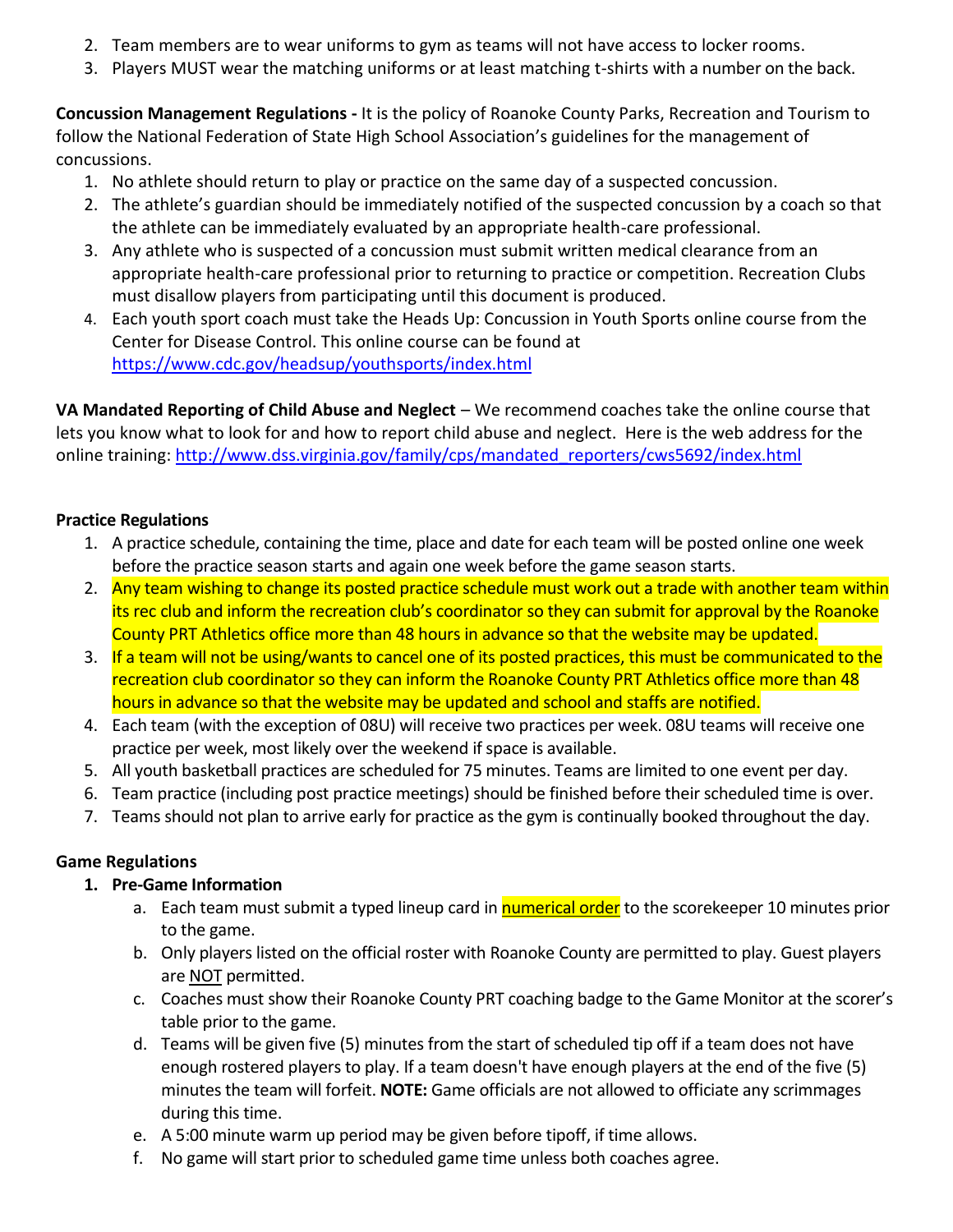#### **2. Clock**

- a. The game length will be 40:00 minutes divided into four (4) 10:00 minute quarters.
- b. The first three (3) quarters will be divided into 5:00 minute mini quarters to allow for the all play rule.
- c. A 30 second break will be given between mini quarters to allow for substitutions only.
- d. Mini quarters will be restarted by throw in under the alternating possession procedure.

#### e. **All leagues will play with a running clock except:**

- i. The final 2:00 minutes of the fourth quarter
- ii. During an official's time out
- iii. During a team time out
- iv. During over time
- f. Half times will be 3:00 minutes

#### **3. Mercy Rule**

**a.** Games which are being led by **more** than 40 points with less than 4:00 minutes, 30 points with less than 3:00 minutes or 20 points with less than 2:00 minutes remaining on the game clock will be considered final and the game will be stopped.

#### **4. Time Outs**

- a. Each team will be given three (3) full (60 second) time outs during the game.
	- **i. Point of Emphasis:** Length of timeouts will be strictly enforced. Officials have been instructed to signal when 15 seconds are left in the timeout. Teams should be ready to play at the completion of the timeout.

#### **5. Overtime**

- a. One (1) 3:00 minute overtime will be played in the event of a tie.
- b. Clock will stop on all whistles.
- c. An additional time out will be awarded to both teams at the start of overtime.
- d. If after the overtime period the teams are still tied, the game is final and will be recorded as a tie.

### **6. Bench Rules**

- a. Only the head coach may stand during game play.
- b. Only the head coach may confer with game officials during a game.
- c. The head coach is responsible for the actions of their assistant coaches, players and parents.

### **7. Foul Shots**

- a. 10U league players shooting free throws **may** shoot from the first tick mark in front of the free throw line. If a player chooses to shoot from this spot, the block closest to the shooter must be unoccupied.
- b. If a 10U player shoots from the free throw line, their momentum from a free throw attempt may take the player over the line provided the player is not the first person to touch the ball after a free throw attempt.
- c. A foul shot must take place within 10 seconds of the ball being placed at the disposal of the shooter. **Point of Emphasis:** Keeping free throws to their allocated time is a necessity with the running clock. Please make sure your team fully understands their responsibilities during a free throw.

### **8. Pressing**

- a. 10U Leagues There will be no PRESSING DEFENSES allowed when a team is ahead by ten (10) points. The team that is ahead by ten (10) points must be behind the three-point arc until the ball has been established across mid court and a pass has been attempted.
- b. 12U Leagues There will be no PRESSING DEFENSES allowed when a team is ahead by twenty (20) points. The team that is ahead by twenty (20) points must be behind the three-point arc until the ball has been established across mid court and a pass has been attempted.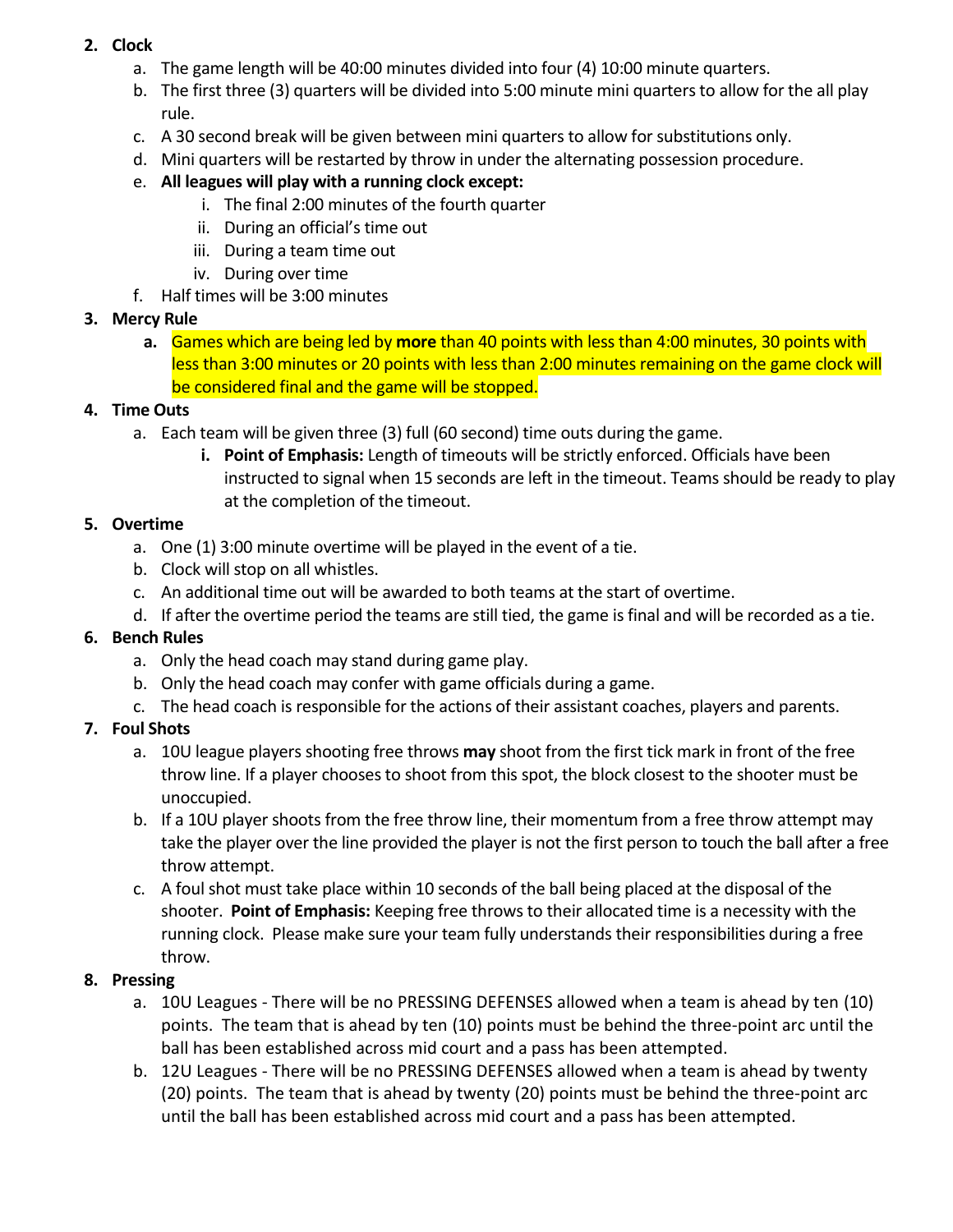#### **9. All Play/All Sit Rule**

- a. Coaches are strongly encouraged to play their players equal amounts of time.
- b. Coaches are required to play and sit all players listed on their submitted game lineup the following amounts of time prior to the 4th quarter.

#### **i. # on Players Minimum Play Time Minimum Sit Time**

- ii. 6 or 7 4 mini quarters (20 minutes) 1 mini quarter (5 minutes)
- iii. 8 or 9 3 mini quarters (15 minutes) 2 mini quarters (10 minutes)
- iv.  $10 + 2$  mini quarters (10 minutes) 2 mini quarters (10 minutes)

- 
- 
- 
- c. The only players exempt from the all play rule are:
	- i. Players who have unexcused absences from the week's practice.
	- ii. Players who are being disciplined with preapproved permission from Roanoke County.
	- iii. Players who for health reasons cannot play the time required.
- d. Coaches must notify the head scorekeeper prior to the game of any player who is exempt from the all play rule and the reason.
- e. It is the responsibility of the head coach to ensure that all players meet the minimum play requirements. Failure to do so will be a two shot bench foul for each player and the player(s) must meet their missed time during the 4th quarter. Please note that the coach may face additional disciplinary action.

#### **10. Substitutions**

- a. Players may not be substituted during a mini quarter unless:
	- i. The team substituting has satisfied its all play rule requirements.
	- ii. A player on the court is injured. Injured player should return as soon as possible.
	- iii. A player commits their 2<sup>nd</sup> foul of the mini quarter
	- iv. A player commits their  $3<sup>rd</sup>$  foul of the first half.

#### **11. Multiple Fouls**

a. If a player commits three fouls during a mini quarter, they are **required** to sit for the remainder of the mini quarter if a legal substitute is available.

#### **12. Technical Fouls for Unsportsmanlike Conduct**

- a. If a player receives a technical foul for unsportsmanlike conduct, the player is **required to sit the remainder of the current mini quarter plus the next ten (10) minutes of the game clock.** A player's time on the bench for an unsportsmanlike technical foul counts towards their play time requirement for the mini quarter in which the unsportsmanlike technical foul was called.
- b. If any coach receives a technical foul or bench foul, the head coach must remain seated for the remainder of the game.

#### **13. Officials**

- a. are representatives of the league and are authorized and required to enforce all rules.
- b. have the authority to order a player, coach or fan to do or refrain from doing anything, which effects the administering of these rules, and to enforce the prescribed penalties.
- c. have the authority to disqualify any player, coach or fan for objecting to the decisions, for unsportsmanlike conduct, or inappropriate language and to remove such persons from the building.
- d. have the authority to rule on any point not specifically covered in these rules.
- e. No teams are permitted to select substitute officials if no County Officials are available to work the game. The game will be rescheduled at a later date.
- f. No team has the right to refuse any official assigned.
- 
-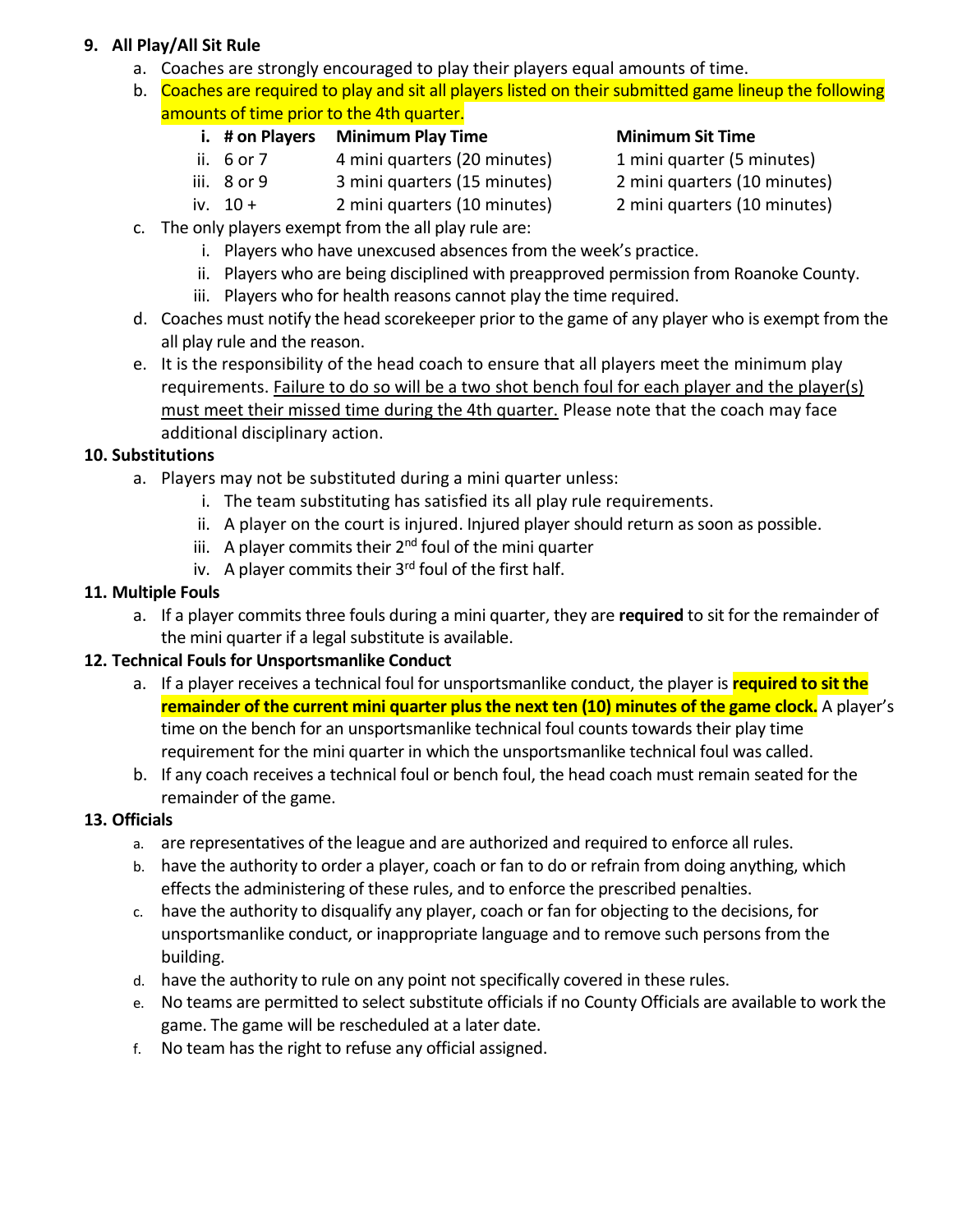#### **14. Site Supervisors**

- a. are representatives of the league and are authorized and required to enforce all rules.
- b. have the authority to order a player, coach or fan to do or refrain from doing anything, which effects the administering of these rules, and to enforce the prescribed penalties.
- c. have the authority to disqualify any player, coach or fan for objecting to the decisions, for unsportsmanlike conduct, or inappropriate language and to remove such persons from the building.
- d. have the authority to rule on any point not specifically covered in these rules.

#### **15. Protests**

- a. Protests of NFHS rules are not permitted in accordance with NFHS Rule 1.1.11
- b. Protests of Local League rules are not permitted. If rules are not being properly interpreted, please contact the Parks and Recreation Office as soon as possible.
- c. Protests of player eligibility are permitted. Eligibility would include non-rostered players, age, residency or other factors which makes the player eligible when they should not be.
	- I. How to protest
		- a. Protest must be done during the game.
		- b. As soon as the player in question participates, call timeout and inform head official that you are protesting an opposing player due to ineligibility. Ask the official to notify the opposing coach. Please note that the game will continue as normal and the player is permitted to play.
	- c. Within 24 hours of game completion, an email must be submitted to the Athletics Division which should include game date, time, location, opponent, player protesting, and justification of protest (reason and knowledge why).
	- II. Protest Review
		- a. The Athletics Division will work with the appropriate recreation clubs to investigate and determine if the player is ineligible.
	- III. Protest Findings
		- a. If a team is found to be using an ineligible player, the team may be required to forfeit the games in which the player played.
		- b. If a team is found to knowingly using an ineligible player, the Head Coach may face additional punishments.
		- **c.** The decisions of the Athletics Division will be final. No appeals will be heard unless the suspension is for 3 or more games.
		- **d.** Suspensions of 3 or more games can be appealed to the appeals committee.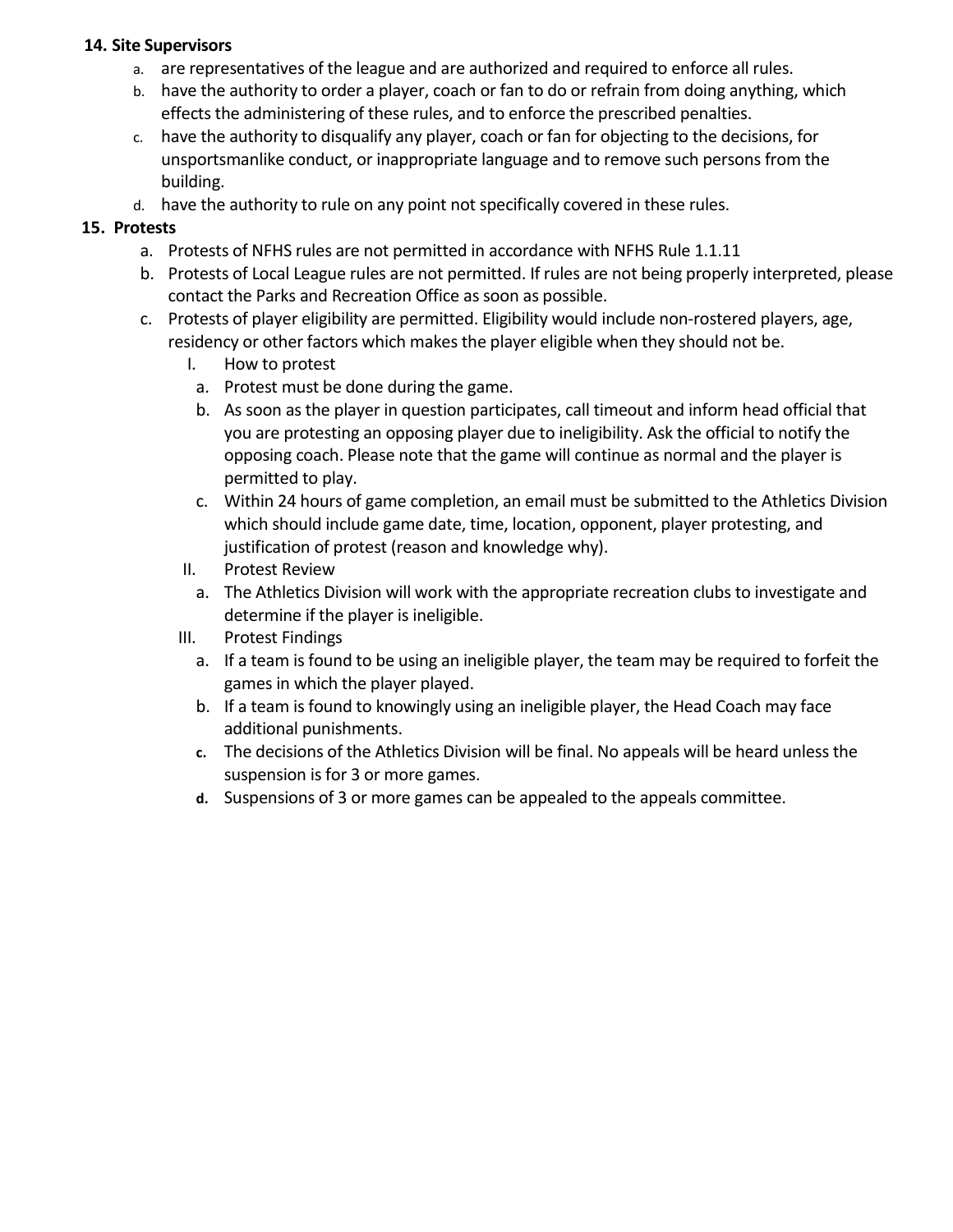# **2021/22 08U Youth Basketball Local League Basketball Rules**

**A message from Roanoke County Parks, Recreation and Tourism -** The purpose of the 08U is to provide youth who have limited or no previous organized basketball experience the opportunity to learn the sport in a safe, positive and fun environment. To achieve this, the following local league rules have been adopted for the league. Please note that coaches from each team are given certain liberties (official's assistant, free throw line up, etc.) that are not typical during organized team play. Coaches should use these opportunities to further teach children the game while deemphasizing winning and losing.

All Roanoke County Parks, Recreation and Tourism Youth Basketball instructional league games will play in accordance with the National Federation of State High Schools rules except for the local league rules listed below. It is recommended that each coach download a rule book from the NFHS. Online at www.nfhs.org

#### **Score**

#### **A.** No score will be kept for Instructional League Games

#### **Goals**

A. Instructional league games will be played on 8' goals which are to be provided by the Recreation Club of the area where the game is being played.

#### **Clock**

- 1. The game length will be 40:00 minutes divided into four (4) 10:00 minute quarters.
- 2. The first three (3) quarters will be divided into 5:00 minute mini quarters to allow for the all play/all sit rule.
- 3. A 30 second break will be given between mini quarters to allow for substitutions only.
- 4. Mini quarters will be restarted by throw in under the alternating possession procedure.
- 5. **08U leagues will play with a running clock except:**
	- i. During an official's time out
	- ii. During a team time out
- 6. Half times will be 5:00 minutes

#### **Substitutions**

- A. Players may not be substituted during the first three quarters unless:
	- 1. A player on the court is injured. Injured player should return as soon as possible.
	- 2. A player on the court receives a technical, intentional or flagrant foul for unsportsmanlike conduct.

#### **Fouls**

- A. All 08U players may receive unlimited fouls during a game. But overly aggressive play will not be tolerated.
- B. There will be no shooting fouls. The ball will be awarded to the fouled team from the nearest sideline of the infraction.
- C. If a player is removed for overly aggressive play then that player is **required** to sit the remainder of the current mini quarter plus the next five (5) minutes of the game clock.

#### **Foul Shots Opportunity**

- A. At halftime, both teams will shoot free throws on their respective baskets. Each player in attendance will be given 2 free throw attempts.
- B. Since no score is kept, a coach may set the player up for the foul shot from where they feel will allow the child the greatest opportunity to make the shot. Coaches are encouraged to have all 08U players shoot free throws from the tick mark in front of the free throw line.